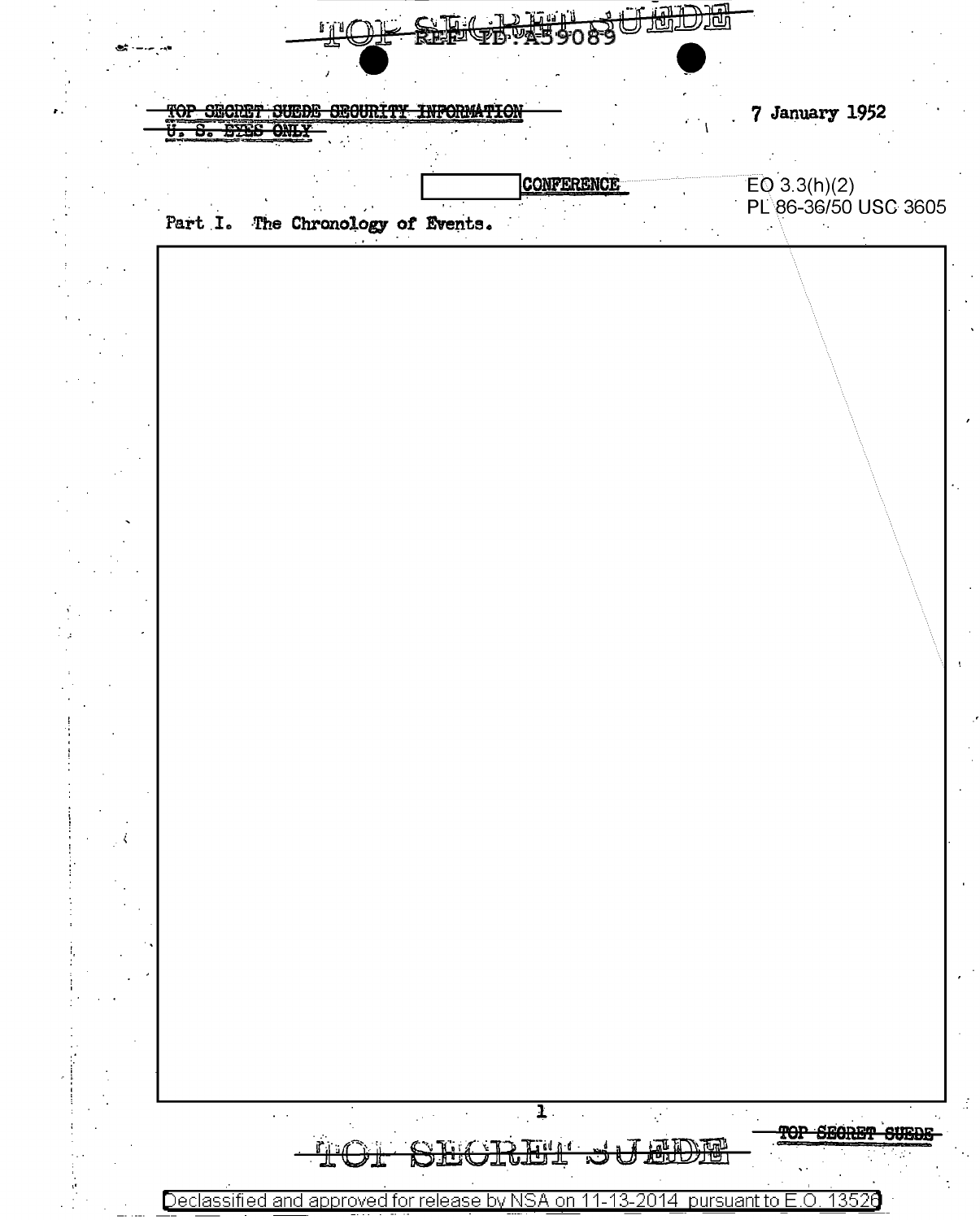DIEREKTED: A5908

## <del>OP SECRET SUEDE</del> ETES ONE

Part II. The Devices Discussed.

1. The

**The** is a random key generator. Basically it produces random binary digits. An irregular alternating current when below a certain threshold activates the firing of a two stage thyratron tube, which changes its stage every two microseconds. The period of this alternating current is about 50 microsecnnds and 35 periods are used to produce one binary digit. this being determined by the final stage of the thyratron tube. Five consecutive digits are used to form one of the 32 Baudot characters. In the machine this is accomplished by the setting of a "pyramid" (what we call a "Christmas tree") of relays and these send impulses through a wire which is plugged to an electric typewriter. A second key generator of the same type in the machine uses the digits to control the punching of a 5-level tape. Thus the machine contains two independent key generators, one to produce tape, the other to operate an electric typewriter. These can both be run simultaneously. Counters are attached to both outputs and record the results. By setting switches on the machine, various combinations and suppressions of the 32 characters can be used to control the printer. For producing digits two of the 32 characters are suppressed and the rest are combined in ten sets of 3 to print digits. For producing letters 6 of the 32 are suppressed. In addition the printing can be controlled to produce groups of  $L$  or 5 characters, and spacing between characters between groups. between lines, and between pages can be varied. Suppressions can be made in further ways. In order to produce three letter call sign groups the letters Q and Z can be suppressed in the first position and the group SOS also suppressed. Random alphabets may be produced by suppressing each letter after its first occurrence. It takes on an average 22 seconds to produce a random alphabet in this way. By spacing properly this may be used to prepare reciprocal alphabets or stecker pairings.

 $2.$ The Automatic Device. EO  $3.3(h)(2)$ PL 86-36/50 USC 3605

TOP SECRET SUEDE

 $EO 3:3(h)(2)$ .

PL 86-36/50 USC 3605 ·

This is simply a device for combining two tapes for on-line transmission. It appears to be the same as the SIGTOT device, of whose existence the They seem to feel that this is a very valuable invention from a commercial standpoint.

3. The Wired Wheel Ciphering Device.

This device is to use 10 wired wheels. Encipherment is to be in one direction through 5 of the wheels, the other 5 controlling the stepping. There are to be no pluggable features. The similarity to the ECM was noticed by us, but no comment was made to this effect. It is conceivable that this is an independent discovery of the ECM principle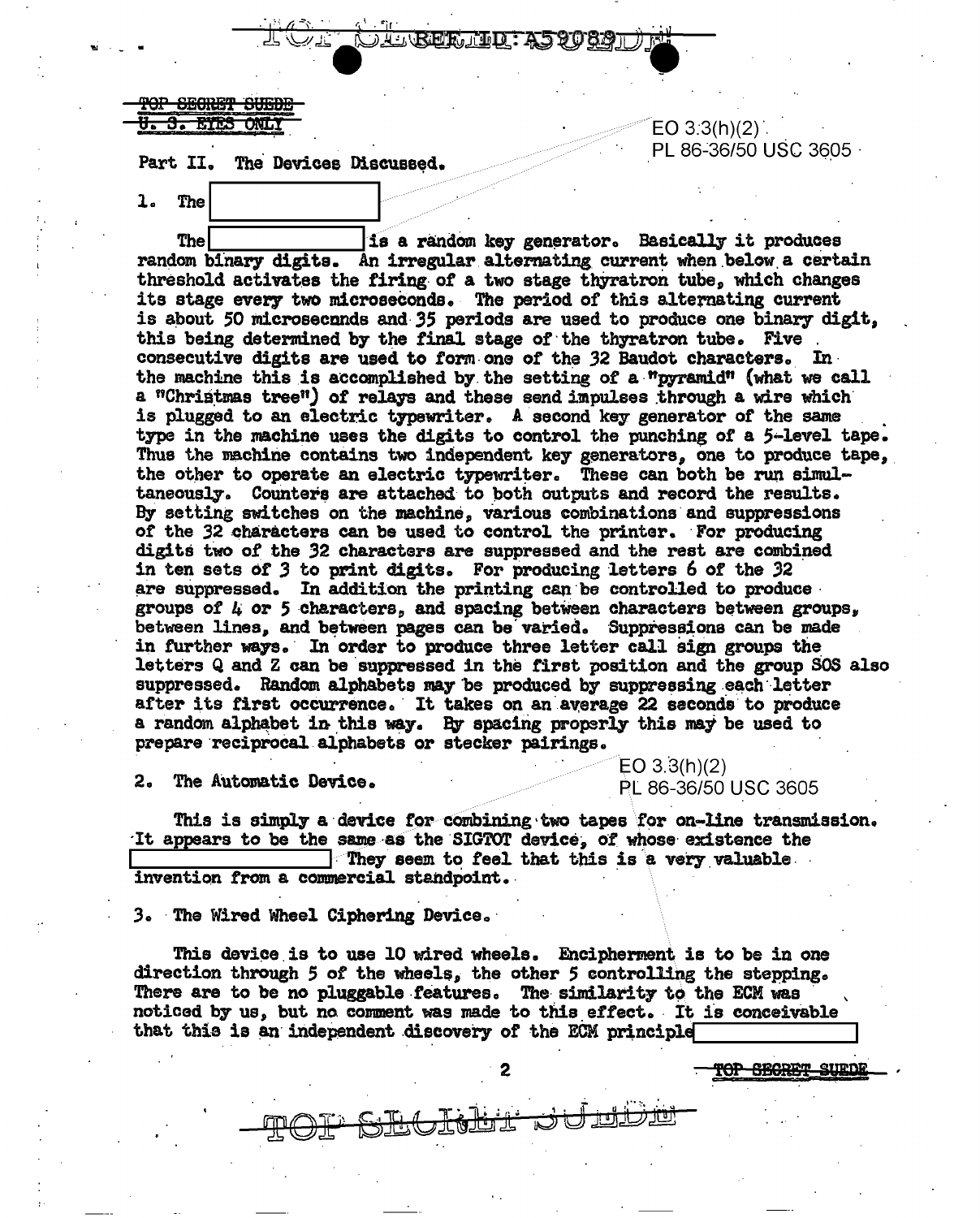OP SECRET SHEDE **BYES ONLY** 

The Low Echelon Enciphering Device.

This is to be a device which slides two random alphabets against each other.

REF ین اب راتے لانے اللہ

ID:A59089

5. The Ciphony Device.

 $EO 3.3(h)(2)$ PL 86-36/50 USC 3605

The discussion of this was on very general terms, mentioning time delay, noise addition, inversion, and other known principles of enciphering sound. He was endeavoring to produce a device which would give the most fathful possible reproduction of the sound. The only real novelty mentioned was a method of recording sound magnetically on a disc using some new coating. This was alleged to be vastly superior to magnetic tape.

Part III. Incidental Intelligence.

Part IV. Recommendation.

 $\overline{\mathbf{3}}$ **TOP SECRET SUEDE**  $EO 3.3(h)(2)$ PL 86-36/50 USC 3605